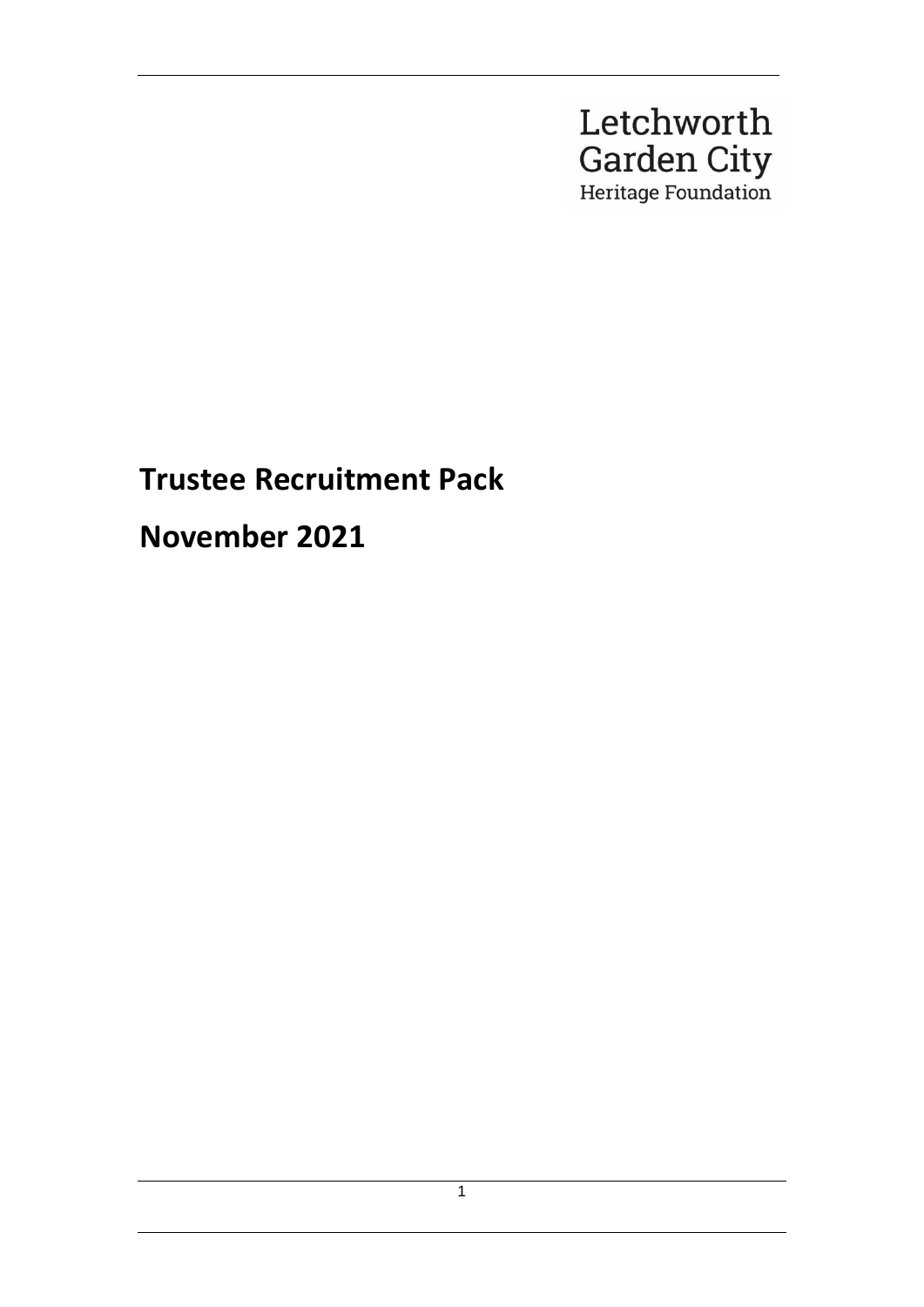## **Chair's welcome statement**

Thank you for your interest in becoming a trustee of Letchworth Garden City Heritage Foundation. This information pack contains all that you need to know about the Foundation and the role and expectations of trustees including the specific skills and experience that we are looking for, as well as details about how to apply.

This is an exciting time to be joining the Foundation. After a very challenging 18 months dealing with the financial impact and fallout of Covid-19 the Foundation is now looking to the future. Throughout 2022 we will be developing our next 5-year strategy; this will be an opportunity for new trustees to help shape and develop that strategy including plans for our significant housing development sites to be built over the next decade. We are therefore particularly keen to hear from people who have leadership experience in housing development and construction as well as those with PR and communications skills and fundraising/inward investment. These are key gaps in our skills portfolio as a Board. We really want to improve the diversity of our Board and we are keen to receive applications from all sections of the community, and in particular from women and Black, Asian and ethnic minority applicants who are currently under-represented on the Board.

If you would like further information about the role or to discuss your application please contact in the first instance our Chief Executive, Graham Fisher who can assist you further. [\(graham.fisher@letchworth.com\)](mailto:graham.fisher@letchworth.com)

Please note the closing date for applications is **5pm on Monday 6th December 2021**.

I very much look forward to hearing from you.

church m.

Pam Burn Chair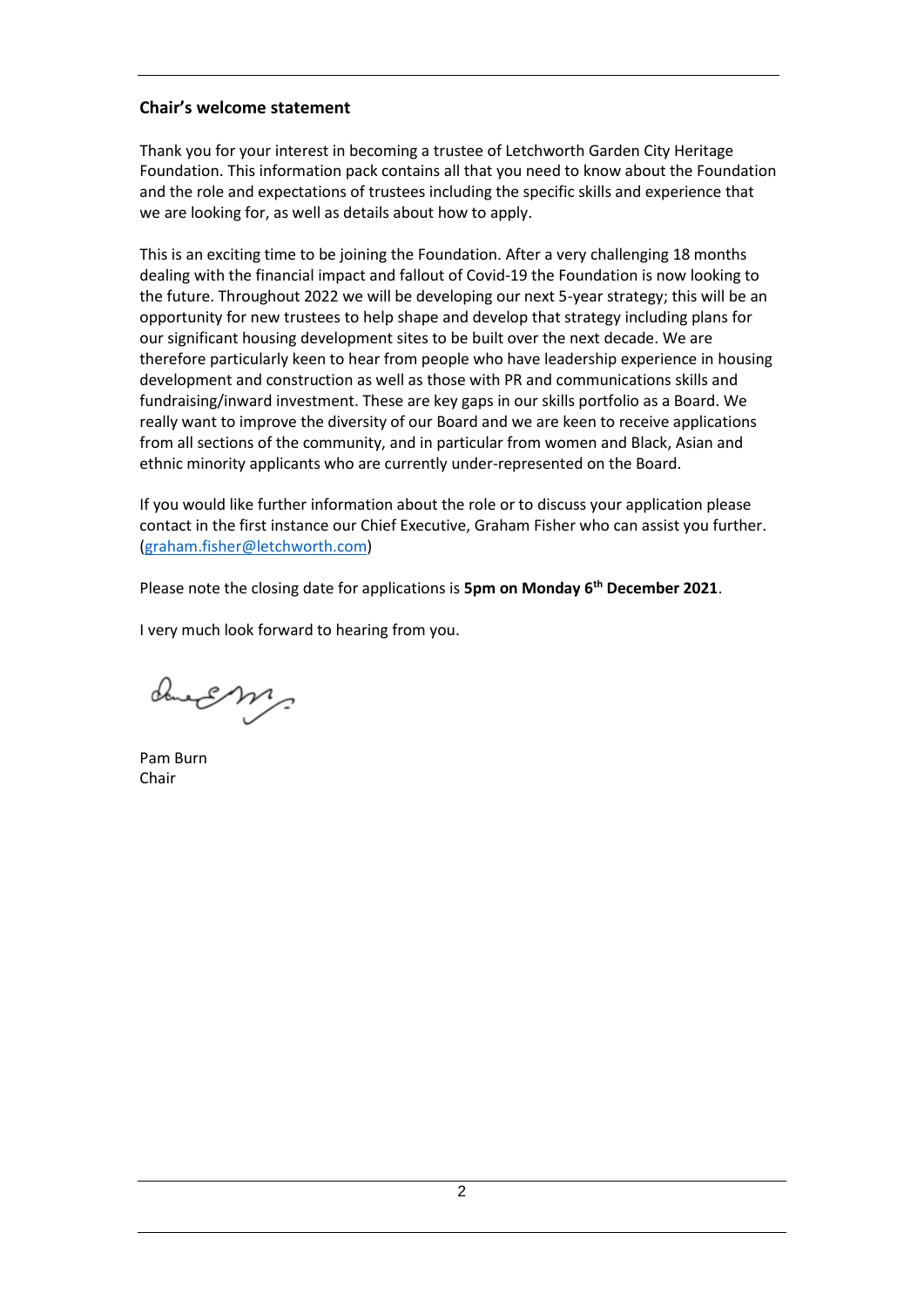## **About the Foundation**

Letchworth Garden City Heritage Foundation is a Community Benefit Society and an exempt charity set up under the 1995 Letchworth Garden City Heritage Foundation Act. The Foundation has four key charitable objects:

- To promote the preservation of buildings and other environmental features of beauty or historic interest within Letchworth Garden City;
- To provide or assist in the provision of facilities for the recreation or other leisure activity of the local community in the interests of social welfare with the object of improving their conditions of life;
- To promote the advancement of education and learning within Letchworth Garden City;
- To promote the relief of poverty and sickness within Letchworth Garden City;

We fulfil these objectives through a range of community services that we deliver including Broadway Cinema, Gallery and Standalone Farm as well as by providing annual grant funding of approx. £600,000 to our local voluntary sector. The income to be able to do all of this is generated from our property portfolio. We own a wide range of industrial, office, retail and residential accommodation all based in Letchworth and which generates approx. £11m income per year. We presently spend about half that income on fulfilling our charitable objects and the rest on managing our property. Because of the pandemic we have recently begun to seek external funding for some of our services and we recognise that our art, culture and heritage services will require external funding to be sustainable.

#### **Vision and objectives**

Our vision is to make Letchworth a great place for everyone who lives and works here.

We have four key strategic objectives:

- To improve life chances for people in Letchworth
- To ensure Letchworth is a great place to live
- To increase investment in Letchworth
- To initiate a financial recovery roadmap

We have a series of outcome and impact measures that we use to evaluate the difference we make as well as a set of KPIs reported quarterly to the Board. More information can be found on our website.

LGCHF  $\sim$  2\_0.PDF (letchworth.com)

#### **Our values**

Our values are core to how we work and behave as an organisation:

- Collaborative
- Evidence-based
- **Inclusive**
- **Supportive**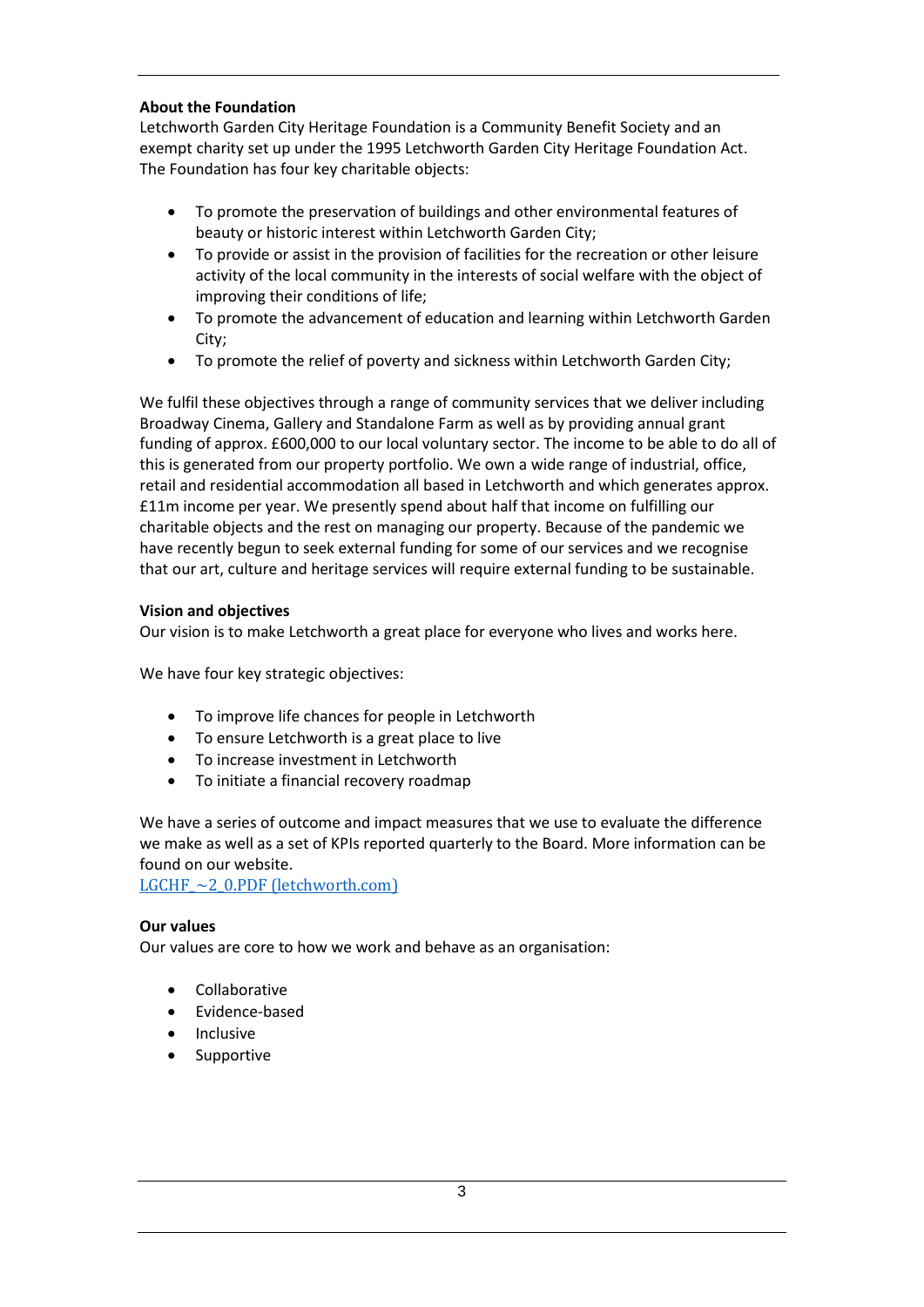#### **Overview of Role**

Being a Trustee and Governor of the Foundation is an exciting opportunity for those with the skills and experience to become involved in developing and overseeing our future strategy and activities for the world's first Garden City, ensuring it is fit for purpose in this new and very challenging era of the  $21<sup>st</sup>$  century.

The role is a voluntary one, as are those of all Trustees and Governors. You will be working with a Board which currently consists of 10 Trustees (including the Chair and Vice Chair) and a professional Leadership Team (LT) led by a forward-thinking CEO. The Foundation is presently undertaking a Governance Review seeking to bring the organisation in line with the Charity Code of Governance. The external appointment of Trustees is a key change that has been introduced as a result of this review and the Trustees appointed now will be the first ever directly appointed trustees in the Foundation's history. A key aim of the review is to have a more diverse and inclusive governorship encompassing both trustees and the wider governor group and we are presently developing our diversity, equality and inclusion policy and strategy to support this aim.

The Board has the sole legal authority for the strategic direction of the Foundation and for all major decision making but devolves day to day operational responsibilities to the CEO and Leadership Team (LT). Both the Board and LT work with a group of Governors whose role is to reflect community interests into and out from the Board in key interest areas. The relationship and construction of the Governorship is also currently part of a governance review and there are likely to be changes in the coming months.

Trustees have key roles as ambassadors for the Foundation and for helping it build relationships with partners, stakeholders and the wider community and raise our profile.

The impact of the pandemic has had a significant impact on many charitable organisations including the Foundation and Trustees have had to 'step up' and be considerably more engaged and active than perhaps was the case previously. This is unlikely to change in the foreseeable future as we have many exciting developments ahead of us. Candidates should be aware that the time commitments outlined below are the **minimum** and Trustees will be expected to be able to contribute further.

**Commitment** Attendance at normally 6 Board meetings a year of approx. 4 hours plus at least one full day awayday, plus generally 4 Governor meetings a year, **plus attendance** subcommittees that all Trustees are involved with. **Location:** Meetings are ordinarily held at One Garden City, Broadway, Letchworth Garden City, Herts SG6 3BF or elsewhere in the town. Remote meetings are also held.

#### **Who are the Charity's Trustees?**

The Board currently comprises:

- the Chair
- the Vice Chair
- Hertfordshire County Council nominate one councillor as a Trustee
- North Herts Council nominate one councillor as a Trustee
- At least five Trustees appointed by the Governors (this presently includes Chair/Vice-chair)
- Up to five trustees appointed by open recruitment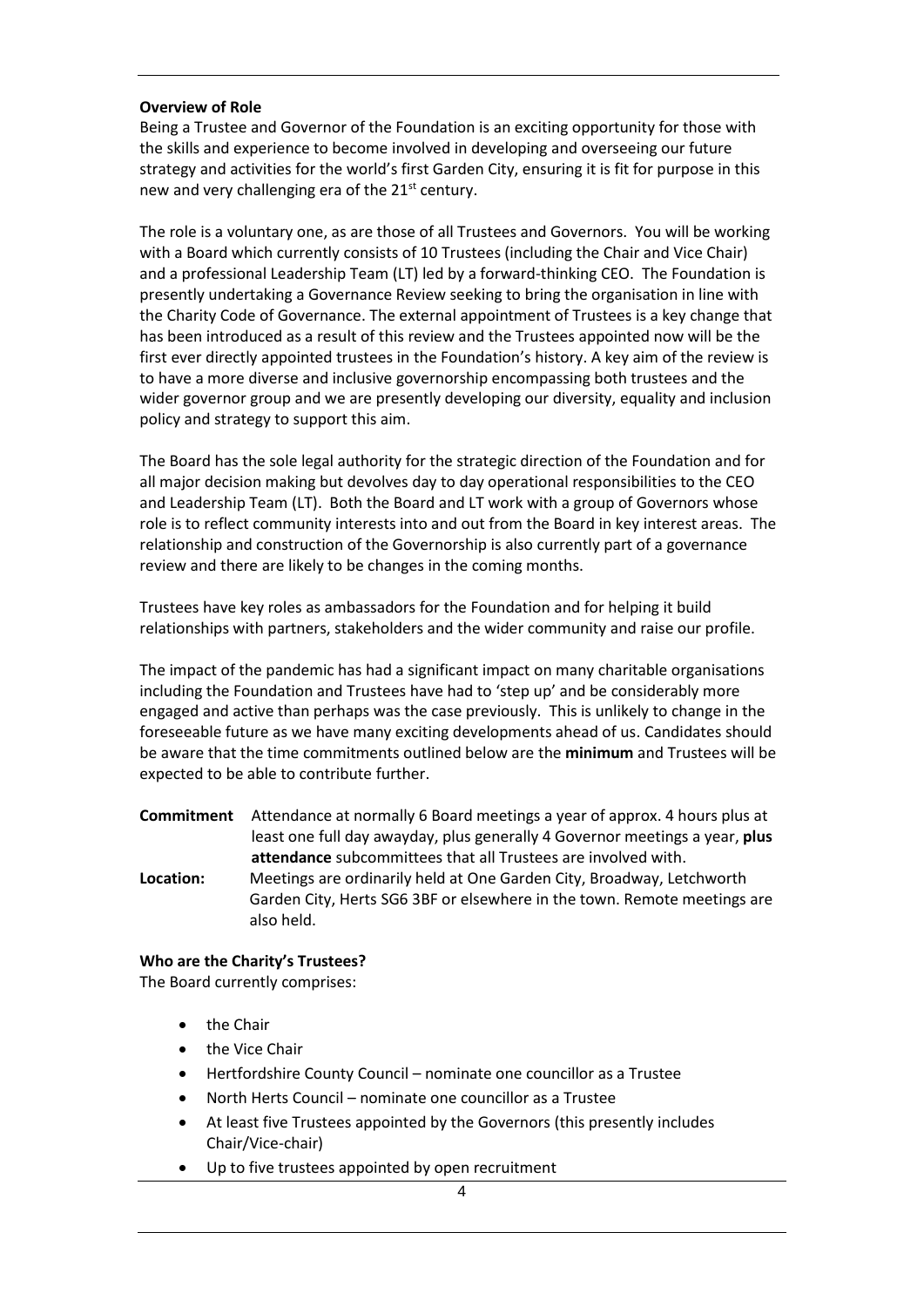The Board of Trustees presently appoints the Chair and Vice Chair from among the Trustees on an annual basis.

## **Role description**

Your role as a Trustee is focussed on:

| <b>Strategy</b> | To create and set strategic direction.                                                                                                                                                    |
|-----------------|-------------------------------------------------------------------------------------------------------------------------------------------------------------------------------------------|
| <b>Support</b>  | To support the LT in the achievement of agreed objectives and to help<br>develop partnerships with other bodies to facilitate the achievement of<br>strategic objectives                  |
| <b>Scrutiny</b> | To challenge and scrutinise plans and ensure the process by which decisions<br>have been taken is robust.                                                                                 |
| Stewardship     | To protect assets and long-term financial sustainability, managing key risks<br>and not missing big opportunities.                                                                        |
| <b>Stretch</b>  | To ensure time is set aside at least twice a year for the consideration of new<br>and creative ideas, potential future objectives, partnerships or commissions<br>which may be undertaken |

#### **Duties of a Board of Trustee Member**

The duties of a Board of Trustee member are to:

- contribute actively to the Board of Trustees by giving firm strategic direction and support to the Foundation, setting overall policy, defining goals, setting targets, and evaluating performance against agreed targets
- ensure that the Foundation complies with its governing document (The Rules and Regulations), charity law, company law and any other relevant legislation
- ensure that the Foundation pursues its objects as defined in its governing document (Rules of the Heritage Foundation)
- ensure the Foundation applies its resources exclusively in pursuance of its objects. For example, it must not spend money on activities which are not included in the objects, however worthwhile they may be
- safeguard the good name and values of the Foundation and follow the Trustee Code of Governance and the future Code of Ethics (under consideration currently)
- ensure the financial stability of the Foundation.

In addition to the above statutory duties, each Trustee should use any specific skills, knowledge or experience they must help the Board of Trustees and advice and support for the LT team to reach sound and informed decisions. This may involve leading discussions, identifying key issues, providing advice and guidance on new initiatives, and evaluating or offering advice on other areas in which the trustee has expertise, working collaboratively alongside the LT and their professional expertise.

# **Induction**

Trustees will attend an induction programme with the Chair, Chief Executive and Executive Directors prior to their first board meeting.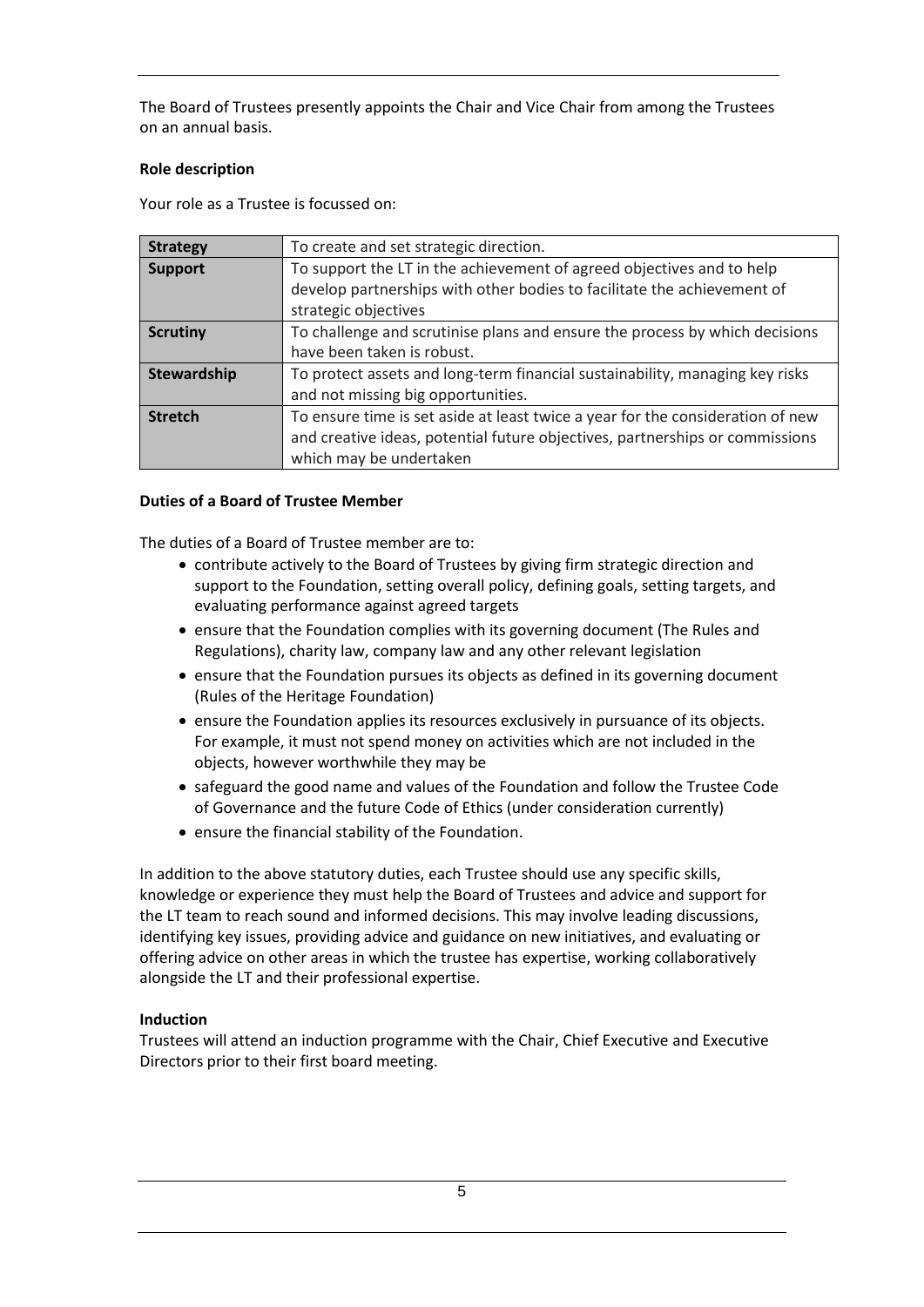## **Commitment**

Trustees are expected to attend all board meetings held six times a year, typically starting at 4.30pm and last approximately three and half hours, usually at the Foundation's offices. Up to two awayday meetings are held each year for strategic planning.

- Papers are generally distributed at least 5 days in advance of meetings.
- Trustees will be expected to join board Committees or Policy Groups, which meeting on average 4-6 times a year (dependent on the terms of reference of that Committee), for approximately two to three hours.
- Trustees along with Governors are required to attend the Annual General Meeting (AGM) of the Foundation, which takes place in June.

#### **Confidentiality**

While carrying out your role, confidential and commercially sensitive information relating to Heritage Foundation property, tenants and projects will be shared with you and we will require you to sign a confidentiality agreement and adhere to our conflicts of interest policy as well as to our GDPR and data security policies.

#### **Code of conduct, Ethics and legal requirements**

You will be required to sign up to our Code of Conduct, a Code of Ethics currently under development for the Foundation, and Confidentiality Agreement. You must always constructively, respectfully and courteously contribute to the work of the Foundation in compliance with any requirements laid down by the laws of the United Kingdom.

All Trustees are required to have a basic DBS check and will be provided with appropriate training on Health and Safety and Safeguarding.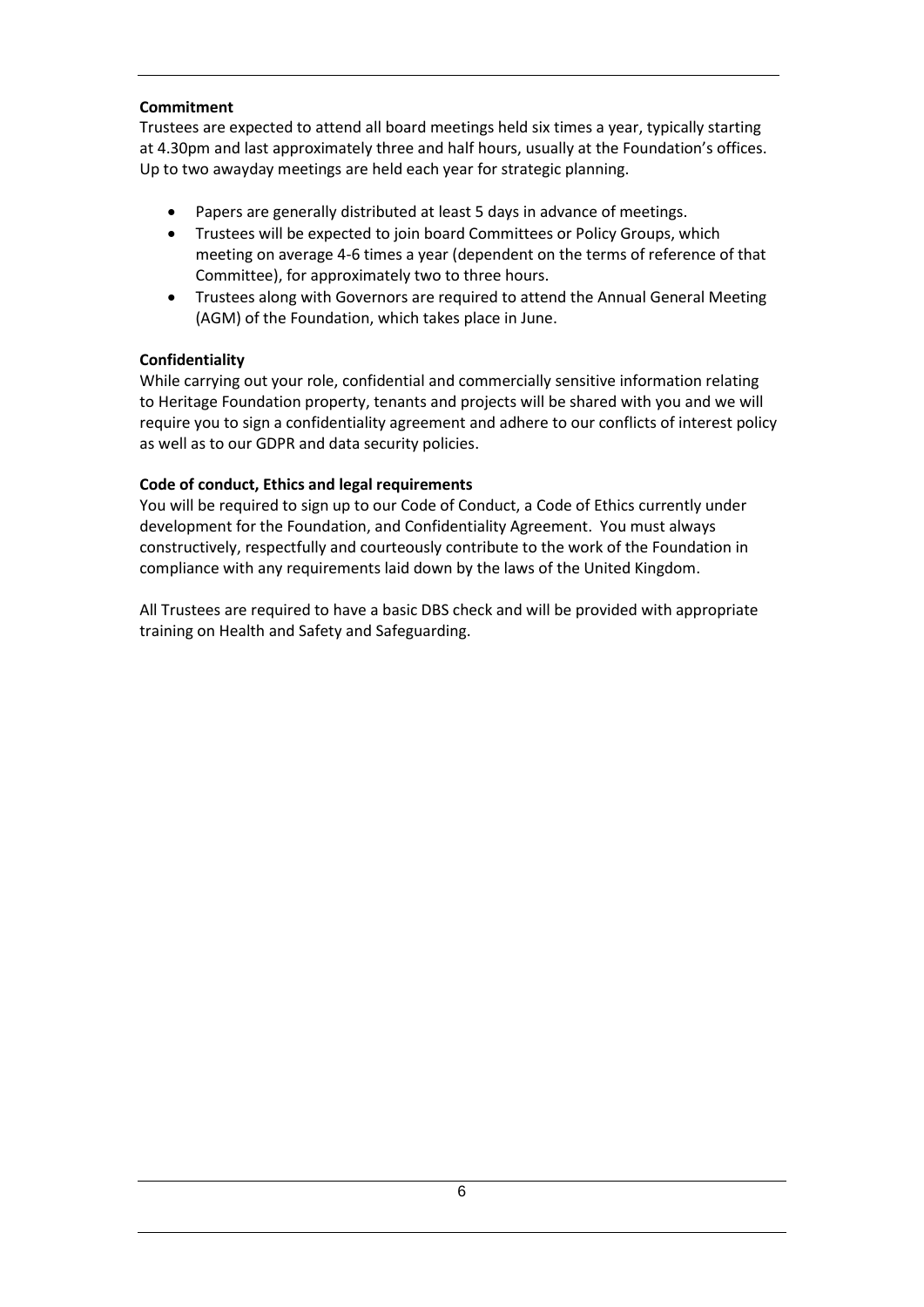# **Person Specification**

Following a recent Trustee skill audit, we are particularly keen to invite applications from people who have leadership experience and skills in housing development and construction as well as those with PR and communications skills and fundraising/inward investment. In addition, all Trustees must have:

- a passion for Letchworth, its heritage and improving its future for ALL residents
- a commitment to the purpose of the Foundation and addressing the needs of the town
- integrity and a neutral approach (the Foundation is apolitical, non-religious and nonpartisan)
- strategic vision
- good, independent judgement
- an ability to think creatively
- a willingness to speak their mind
- an understanding and acceptance of the legal duties, responsibilities and liabilities of trustees
- an ability to work effectively, supportively and courteously as a member of the Board and of the wider Foundation team and to take collective decisions for the good of the Foundation.
- a willingness to go beyond the minimum time requirement when required and to ensure that meetings are attended for their full duration (unless exceptional circumstances arise)
- commitment to equality, diversity and inclusion

The Board of Trustees collectively needs knowledge, skills and experience in the following areas relevant to charity governance and the Foundation's objectives:

- Governance and compliance with charity law
- Equality, diversity and inclusion
- Financial management, risk and investment, compliance
- Fundraising, and income generation
- Property Management, regeneration and development (inc. surveying)
- Community engagement and the creation of volunteer led groups
- Social Policy & research particularly regarding health & wellbeing, housing, poverty, education, learning and skills and the voluntary sector
- Arts, heritage and culture development
- General legal advice
- Marketing, communications and public affairs
- Digital and technology
- Human Resource Management and Pension Fund management
- Social enterprise /investment development